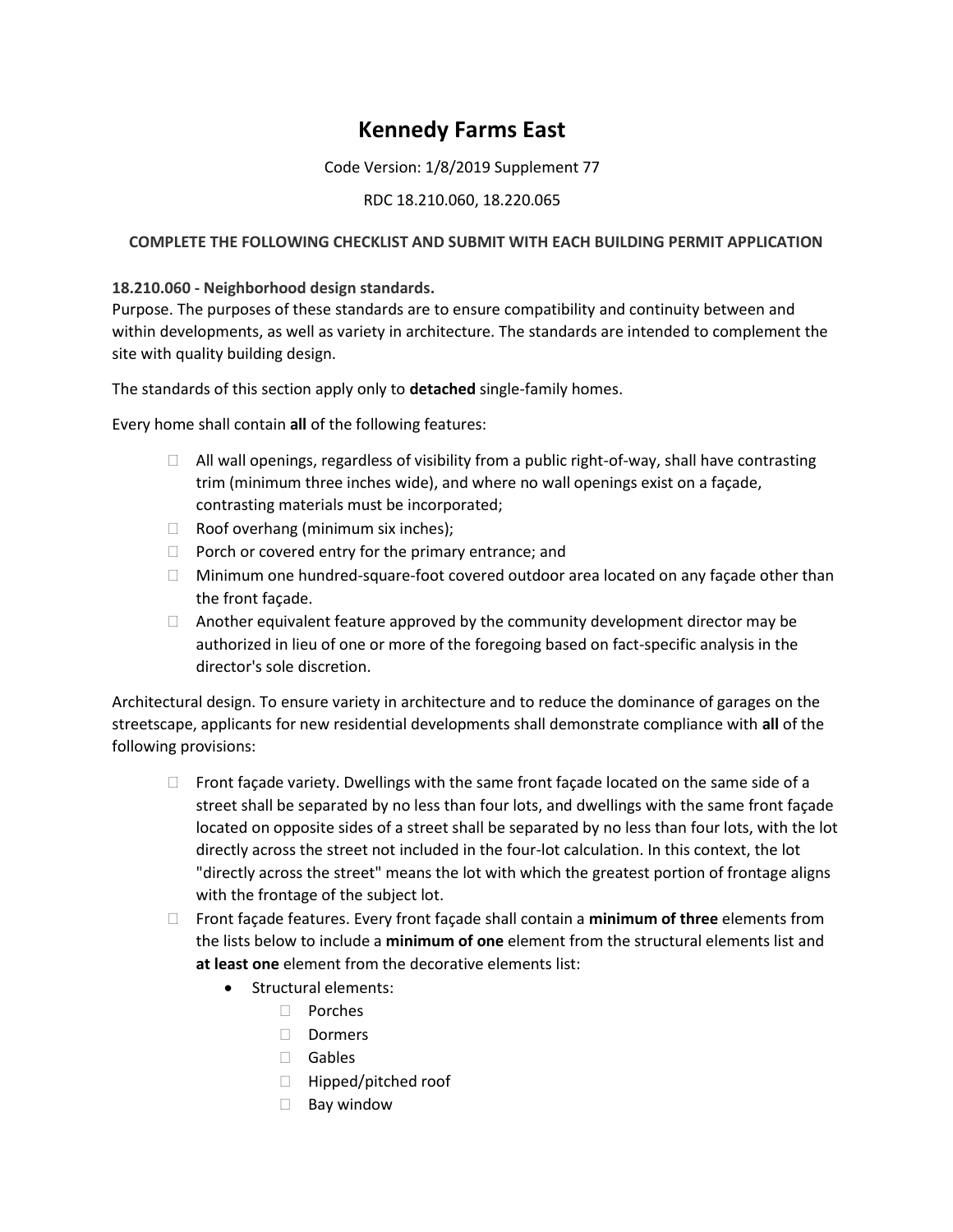- $\Box$  Cupolas/towers
- □ Sixteen-inch offset
- Balconies
- $\Box$  Unique roofline via orientations (structure, pitch, etc.)
- □ Vertical breaks/horizontal walls
- Decorative elements:
	- Decorative garage doors
	- □ Pillars/posts
	- $\Box$  Decorative finish
	- $\Box$  Contrasting materials
	- □ Brick/rock accents
	- □ Variable siding materials
	- □ Shutters
	- D Plan reversal
	- $\Box$  Other architectural elements, other than color, glass or lighting, including varying texture and materials within the same building, or massing, or window voids.
- $\Box$  Housing within the same development that faces across a public or private street or right-ofway shall be the same type, i.e., single-family attached facing single-family attached or townhouses facing townhouses.
- $\Box$  Where houses are served by alleys, all garages and on-site parking shall be accessible from the alley and the facade of the house facing the public street shall be designed as the front of the house including, but not limited to, a primary building entrance consisting of inward swinging door(s), porch(es), window(s) and pathway(s) to the public sidewalks.

## **18.220.065 - Neighborhood design standards.**

The standards of this section apply only to **attached** single-family homes.

Townhouse Design Standards. **All** of the following design standards shall apply for townhouses:

- $\Box$  No more than four townhouses shall be allowed in a single building.
- $\Box$  The minimum building separation between buildings consisting of two or more townhouses shall be ten feet.
- $\Box$  In single-family attached residential development, no building consisting of two or more townhouses may have the same front facade as any other building within two hundred linear feet, on either side of the street, as measured from the nearest point of the subject property lines. If a rear facade is visible from a public right-of-way and there is not a buildable lot fully between the nearest point of the rear property line of the subject property and the nearest point of a public right-of-way or private street, the rear facade of the subject dwelling shall also comply with the standards of this subsection. Facades shall be substantially different beyond simple mirrored plans, garage or window relocation, and shall include combinations of architectural variety such as: front porches, dormers, gables, bay windows, hipped or pitched roofs, orientation of the primary roofline, or other such architectural features that substantially differentiate building facades.